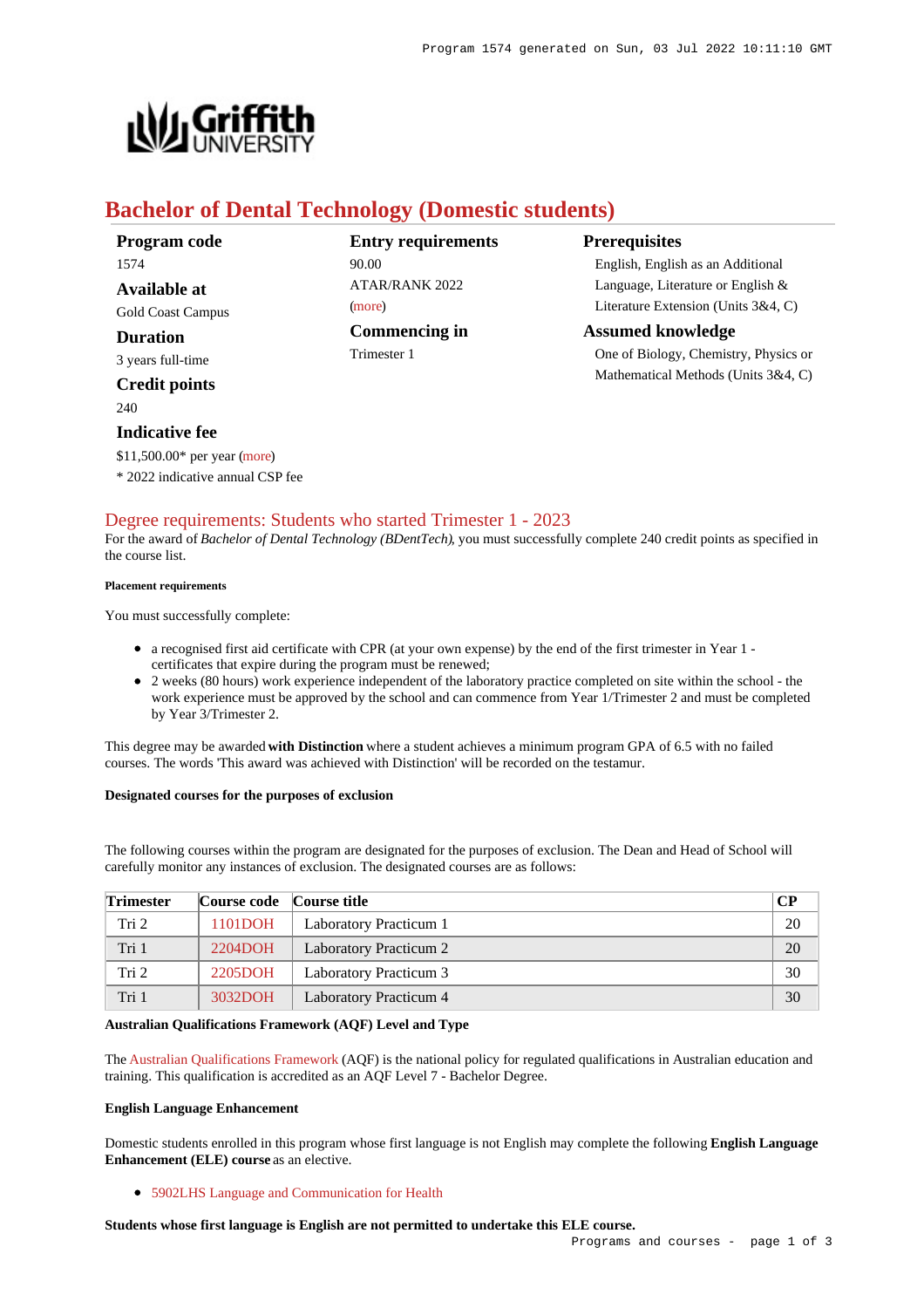## [Program learning outcomes](https://www148.griffith.edu.au/programs-courses/Program/1574/Courses/Domestic#programLearningOutcomes) **Program learning outcomes**

[Program Learning Outcomes](https://www.griffith.edu.au/__data/assets/pdf_file/0017/134522/PLO-general-advice.pdf) communicate to the community the value of the Griffith educational experience as benchmarked against national qualification standards.

[Program Learning Outcomes for this award](https://www.griffith.edu.au/__data/assets/pdf_file/0030/295617/BDental-Tech-PLO-L7.pdf) describe the knowledge, skills and the application of knowledge and skills you will acquire through studying the Griffith program of your choice.

## [Course list: Students starting Trimester 1 - 2023](https://www148.griffith.edu.au/programs-courses/Program/1574/Courses/Domestic#course-list-content)

**Course offering information in program structures is a guide only. Please check the actual offering information in the Course Catalogue.**

**Note: Students must check the prerequisite and incompatible requirements before selecting any course within this program.**

#### **Year 1**

You must complete the following courses:

| <b>Trimester</b> | Course code | Requirement            | Course title                                          | CР |
|------------------|-------------|------------------------|-------------------------------------------------------|----|
| Tri 1            | 1011DOH     | Core to Program        | Introduction to Dental Technology                     | 15 |
| Tri 1            | 1006MSC     | Core to Program        | Foundational Anatomy and Physiology                   | 10 |
| Tri 1            | 1018DOH     | Core to Program        | Applied Oral Biology 1                                | 5  |
| Tri 1            | 1506LHS     | Core to Program        | <b>Communication and Culture</b>                      | 10 |
|                  |             |                        | <b>OR</b>                                             |    |
| Tri 1            | 5902LHS     | English<br>Enhancement | Language and Communication for Health (see Note<br>1) | 10 |
| Tri 2            | 1019DOH     | Core to Program        | Applied Oral Biology 2                                | 10 |
| Tri 2            | 1101DOH     | Core to Program        | <b>Laboratory Practicum 1</b>                         | 20 |
| Tri 2            | 1201DOH     | Core to Program        | Prosthetic Technology 1                               | 10 |

Note: Students must successfully complete all Year 1 courses before enrolling in Year 2 courses.

Note 1: Students required to undertake 5902LHS will complete the course in their first trimester in place of 1506LHS.

#### **Year 2**

You must complete the following courses:

| Trimester | Course code | Requirement     | Course title                      | CР |
|-----------|-------------|-----------------|-----------------------------------|----|
| Tri 1     | 3121MED     | Core to Program | First Peoples Health and Practice | 10 |
| Tri 1     | 2202DOH     | Core to Program | Prosthetic Technology 2           | 10 |
| Tri 1     | 2204DOH     | Core to Program | Laboratory Practicum 2            | 20 |
| Tri 2     | 2203DOH     | Core to Program | Prosthetic Technology 3           | 10 |
| Tri 2     | 2205DOH     | Core to Program | Laboratory Practicum 3            | 30 |

Note: Students must successfully complete all Year 2 courses before enrolling in Year 3 courses.

#### **Year 3**

You must complete the following courses: